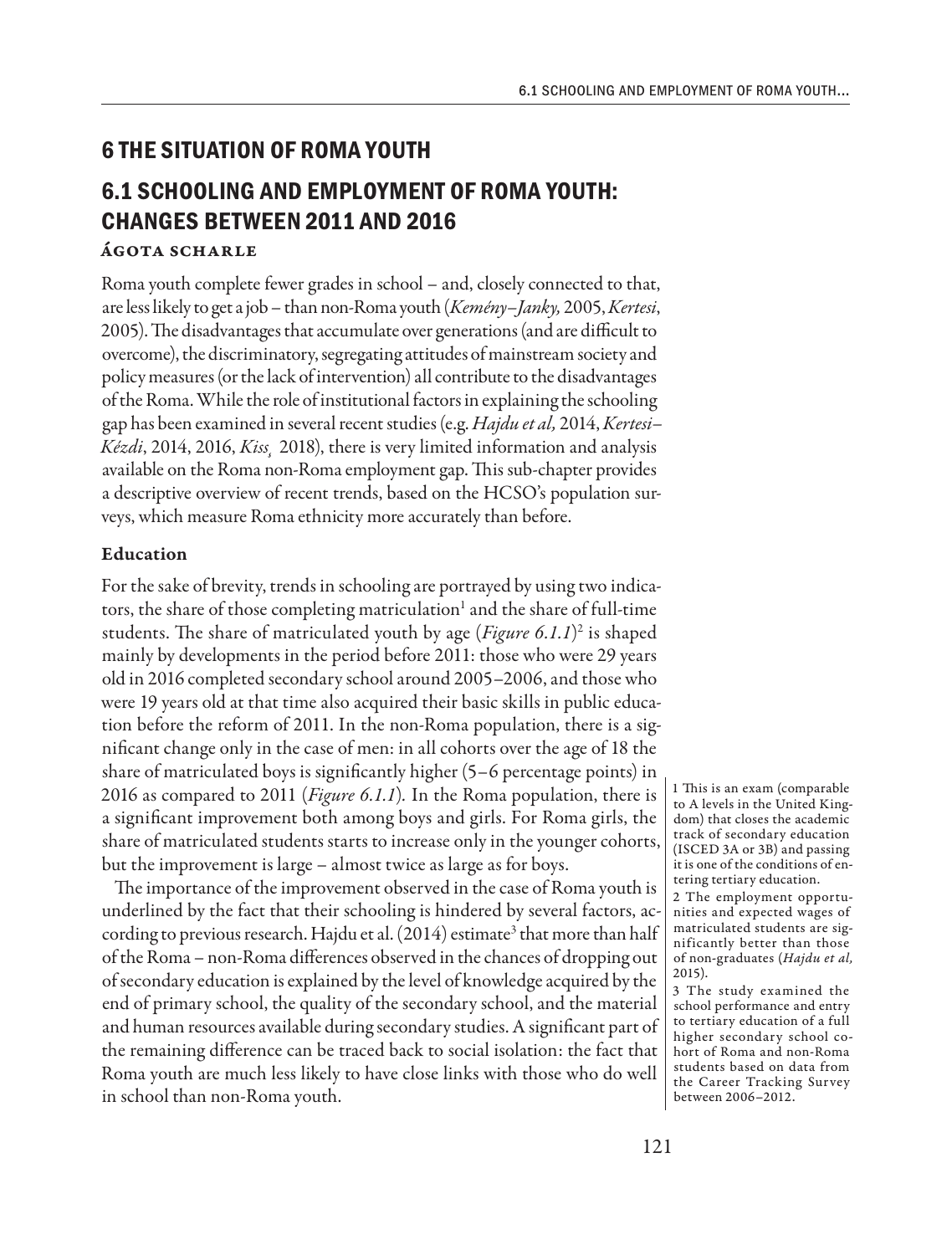



Source: Calculations of Tamás Molnár using the 2011 Census and 2016 Microcensus of the *Hungarian Statistical Office*.

4 Act CXC of 2011 on National Public Education lowered the compulsory schooling age from 18 to 16. The age limit of 16 first applied to those who started eighth grade in the 2011/2012 school year.

5 The measurement of Roma identity was very similar in two surveys, but the census may include a higher rate of those who claim to be Roma for two reasons: on the one hand, the sample is comprehensive, while in the sample of the microcensus, Roma settlements are underrepresented, and on the other hand a special campaign encouraged the assumption of Roma identity at the time of the 2011 census.

Most recent developments are captured by the other indicator: the share of full-time students by cohort shows the share of young people who continue their education in secondary and higher education after primary school. The reduction of the compulsory school age introduced in 2011<sup>4</sup> increased the share of early school leavers among both Roma and non-Roma youth, but this effect was significantly higher for Roma, particularly Roma men (*Figure 6.2*)*.* As discussed in subchapter 6.2, this effect was above the average in disadvantaged small regions. Comparing the data of the 2011 Census conducted before the reform and the 2016 Microcensus five years later,<sup>5</sup> the share of full-time students decreased by 4–7 percentage points for non-Roma, and by 14 (women) and 27 (men) percentage points for Roma youth in the 17 yearold cohort. The decrease is already significant among 16 year-olds in the case of Roma youth.





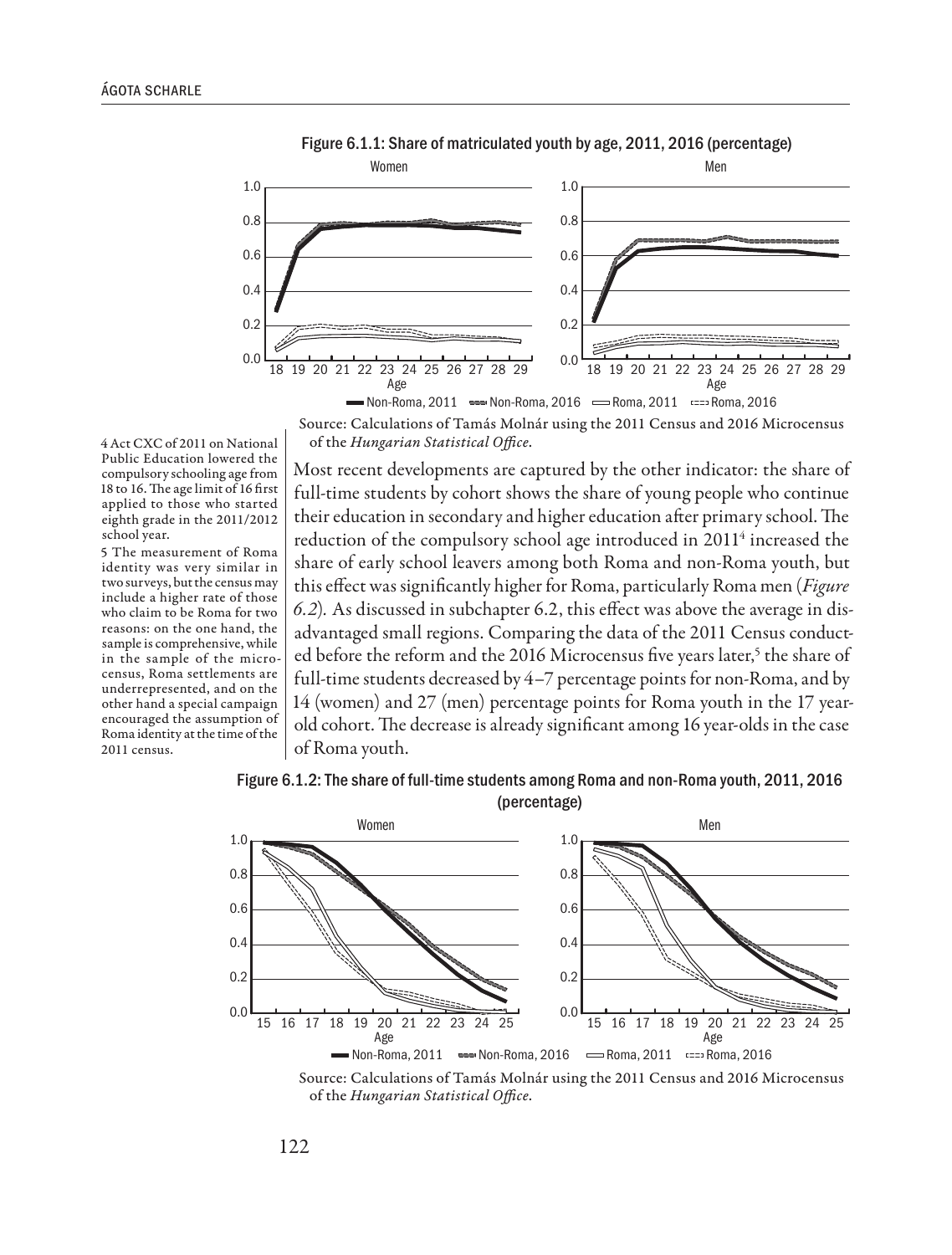The comparison of the data for 2011 and 2016 also shows that Roma youth are less involved in the expansion of higher education: in the 21–23 cohort, the share of full-time students among non-Roma increased by an average 5 percentage points, while among Roma it increased by only 3 percentage points in five years. This also means that the disadvantage of Roma people has further increased in participation in higher education.

#### Employment

According to the CSO Labour Force Survey, in 2017, 55 percent of men and 36 percent of women were employed in the Roma population aged 15–64, while within the non-Roma population, the proportion of the employed was 76 and 62 percent, respectively. The employment of Roma people increased more than that of non-Roma between 2014 (the first year when ethnicity was included in the Labour Force Survey) and 2017, so that the Roma employment gap has somewhat narrowed. At the same time, the already huge disadvantage of the Roma further increased regarding the rate of early school leavers and youth not in employment, education or training (NEET). These two indicators slightly improved in the non-Roma population between 2014 and 2017, while they worsened or remained unchanged in the case of Roma youth.<sup>6</sup> In the five years between the 2011 Census and the 2016 Microcensus (roughly corresponding to a period of steady economic growth), the employment rate increased from 16 to 25 percent for Roma men, and from 7 to 12 percent for Roma women aged 16–25 (excluding public works).

|                     | Roma |      | Non-Roma |       |
|---------------------|------|------|----------|-------|
|                     | 2011 | 2016 | 2011     | 2016  |
| Men                 |      |      |          |       |
| Full time education | 9.8  | 7.9  | 311.1    | 261.6 |
| Employment          | 5.0  | 9.2  | 184.2    | 213.8 |
| Public works        | 1.7  | 4.3  | 5.1      | 9.1   |
| Parental leave      | 0.3  | 0.1  | 0.3      | 0.3   |
| <b>Other</b>        | 15.4 | 15.7 | 99.9     | 69.5  |
| Total               | 32.2 | 37.2 | 600.6    | 554.3 |
| Women               |      |      |          |       |
| Full time education | 8.3  | 6.9  | 303.8    | 258.8 |
| Employment          | 2.1  | 3.6  | 149.0    | 171.6 |
| Public works        | 0.7  | 2.0  | 3.7      | 7.4   |
| Parental leave      | 9.2  | 7.6  | 29.7     | 30.6  |
| <b>Other</b>        | 9.8  | 10.1 | 84.6     | 59.5  |
| Total               | 30.1 | 30.2 | 570.8    | 527.9 |

Table 6.1.1: The 16–25 year-old population by ethnicity and labour market status, 2011 and 2016 (thousand people)

Source: Own calculations using the 2011 Census and 2016 Microcensus of the *Hungarian Statistical Office*.

6 The rate of early school leavers increased from 57 to 65 percent (decreased from 10 to 9 percent among non-Roma), the NEET-rate was 38 percent in both years (decreased from 13 to 9 percent among non-Roma). The former indicator is published by the CSO on the 18–24 year-old age group, and the latter on the 15–24 year-old cohort (2018).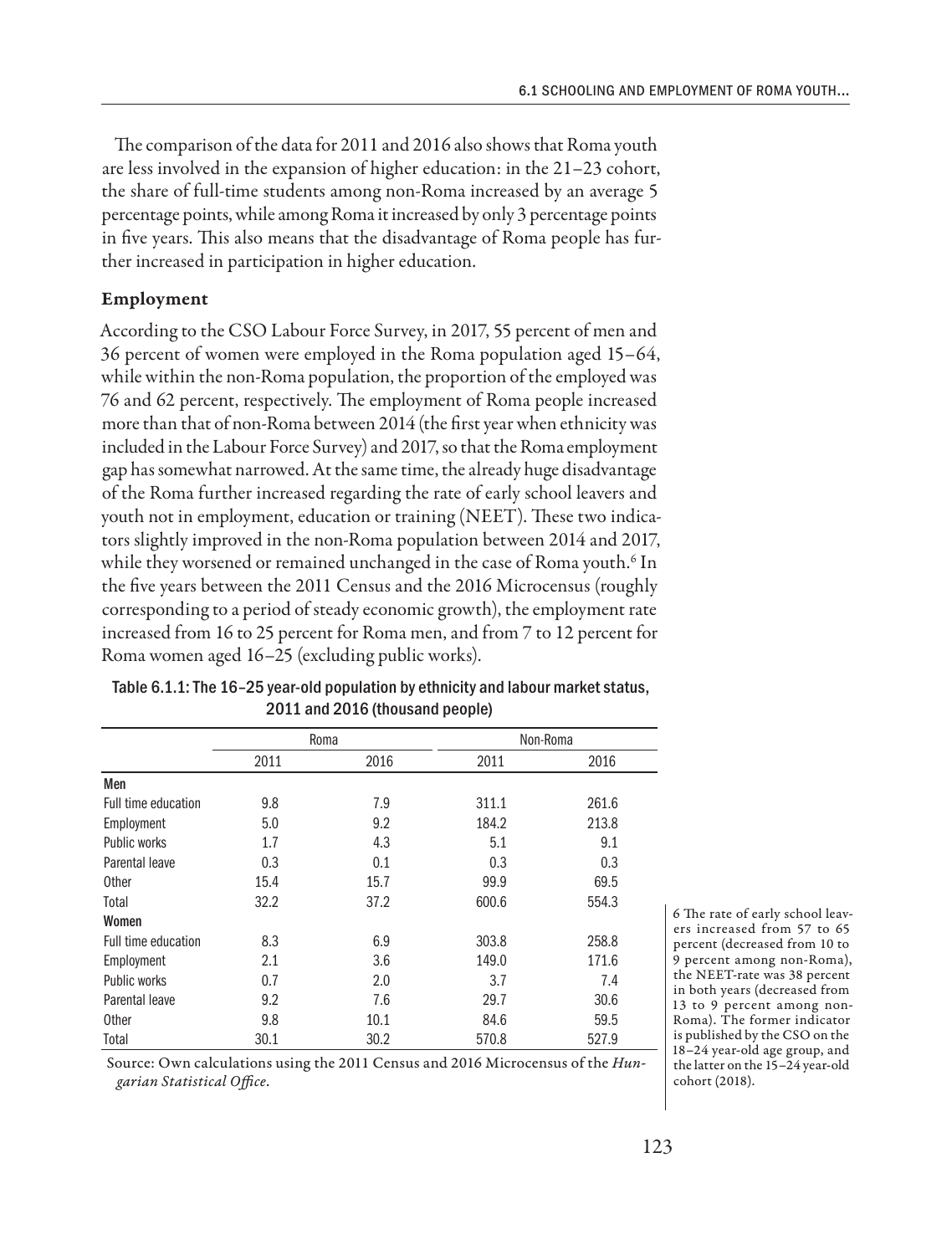The large sample of the 2011 Census and the 2016 Microcensus also provides an opportunity to examine employment trends independently of education. Comparing the data of these two surveys, the disadvantage of the Roma is still large in employment, though it is significantly smaller for those completing at least secondary school (with matriculation, i.e. ISCED 3A or 3B) than for the unskilled (*Figure 6.1.3*)*.* The disadvantage of young Roma women did not decrease between 2011 and 2016, despite an increase in the employment rate of both education categories. In the case of young Roma men, there is a significant decrease in the disadvantage of the unskilled, but this is largely due to public works. In 2016, 34 percent of low educated Roma men in employment participated in public works, while among the non-Roma, the corresponding ratio was only 8 percent. For working Roma women, the share of public workers is even higher: 40 percent of the unskilled and 21 percent even of those with at least secondary education were employed in public works in 2016.

Figure 6.1.3: Employment rate of the 16–25 year-old, not in education population, 2011 and 2016 (percent)



Source: Own calculations using the 2011 Census and 2016 Microcensus of the *Hungarian Statistical Office*.

#### References

- Hajdu, T.–Hermann, Z.–Horn, D.–Kertesi, G.–Kézdi, G.–Köllő, J.–Varga, J. (2015): [Az érettségi védelmében](http://www.econ.core.hu/file/download/bwp/bwp1501.pdf) [In defence of the school leaving exam]. Budapesti Munkagazdaságtani Füzetek, BWP, 2015/1.
- Hajdu, T.–Kertesi, G.–Kézdi, G. (2014): [Roma fiatalok a középiskolában](http://www.econ.core.hu/file/download/bwp/bwp1407.pdf) [Roma Students in Hungarian Secondary Schools]. Budapesti Munkagazdaságtani Füzetek, BWP, 2014/7.
- Kemény, I.–Janky, B. (2005): Roma population of Hungary 1971–2003. East European Monographs, Vol. 702. pp.70–225.
- Kertesi, G. (2005a): A társadalom peremén. Romák a munkaerőpiacon és az iskolában [On the margins of society. Roma in school and in the labour market]. Osiris, Budapest.
- KERTESI, G. (2005b): [Roma foglalkoztatás az ezredfordulón. A rendszerváltás maradan](http://www.econ.core.hu/doc/bwp/bwp/Bwp0504.pdf)[dó sokkja](http://www.econ.core.hu/doc/bwp/bwp/Bwp0504.pdf) [The employment of the Romain the end of the 20th century]. Budapesti Munkagazdaságtani Füzetek, BWP, 2005/4.